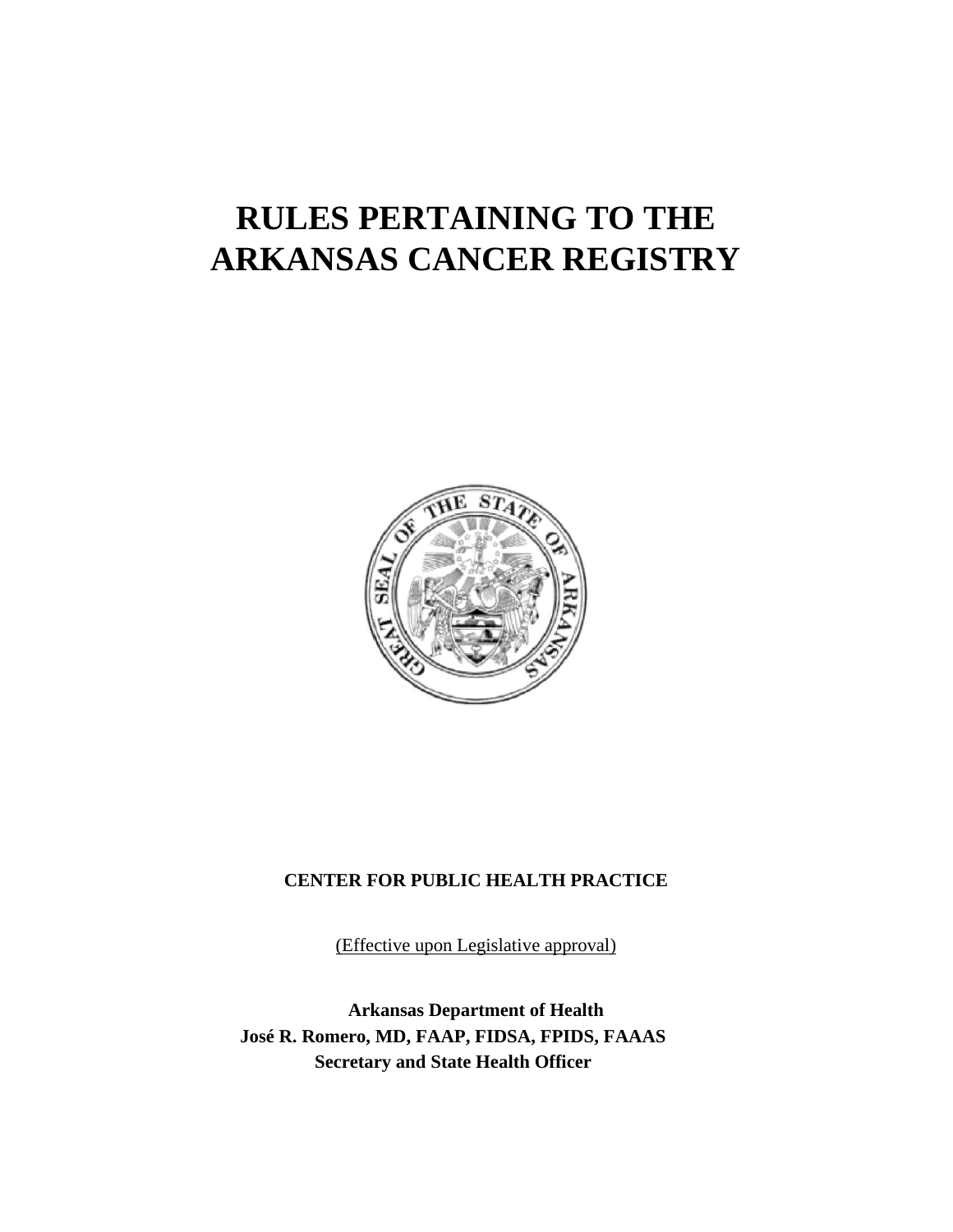# **RULES PERTAINING TO THE ARKANSAS CANCER REGISTRY**

#### **Table of Contents**

| <b>SECTION II.</b>  |  |
|---------------------|--|
| <b>SECTION III.</b> |  |
| <b>SECTION IV.</b>  |  |
| <b>SECTION V.</b>   |  |
| <b>SECTION VI.</b>  |  |
| <b>SECTION VII.</b> |  |
|                     |  |
| <b>SECTION IX.</b>  |  |
| <b>SECTION X.</b>   |  |
|                     |  |

# **SECTION I. AUTHORITY**

The following Rules Pertaining to the Arkansas Cancer Registry are duly adopted and promulgated by the Arkansas State Board of Health and implemented by the Arkansas Department of Health ("Department"), pursuant to the authority expressly conferred by the laws of the State of Arkansas, specifically Ark. Code Ann. §§ 20-15-201 - 205.

## **SECTION II. PURPOSE**

The purpose of these rules and regulations is to clarify the cancer-reporting responsibilities of medical care professionals, hospitals, laboratories and institutions, pursuant to Arkansas law. In addition, it contains intervention for noncompliance, reinforces the confidentiality requirements, authorizes the exchange of cancer incidence data with other states and for the data to be made available to the public. In carrying out this mandate, Tthe Department's Arkansas Central Cancer Registry ("ACCR") collaborates with the National Cancer Institute, the Centers for Disease Control and Prevention, medical research institutions, and national and international cancer surveillance programs designated by the ACCR, the Arkansas Cancer Coalition, and public health agencies. The importance of cancer registration was reinforced by the passage of federal legislation in 1992 (Public Law 102-515) establishing the National Program of Cancer Registries, in which Arkansas participates.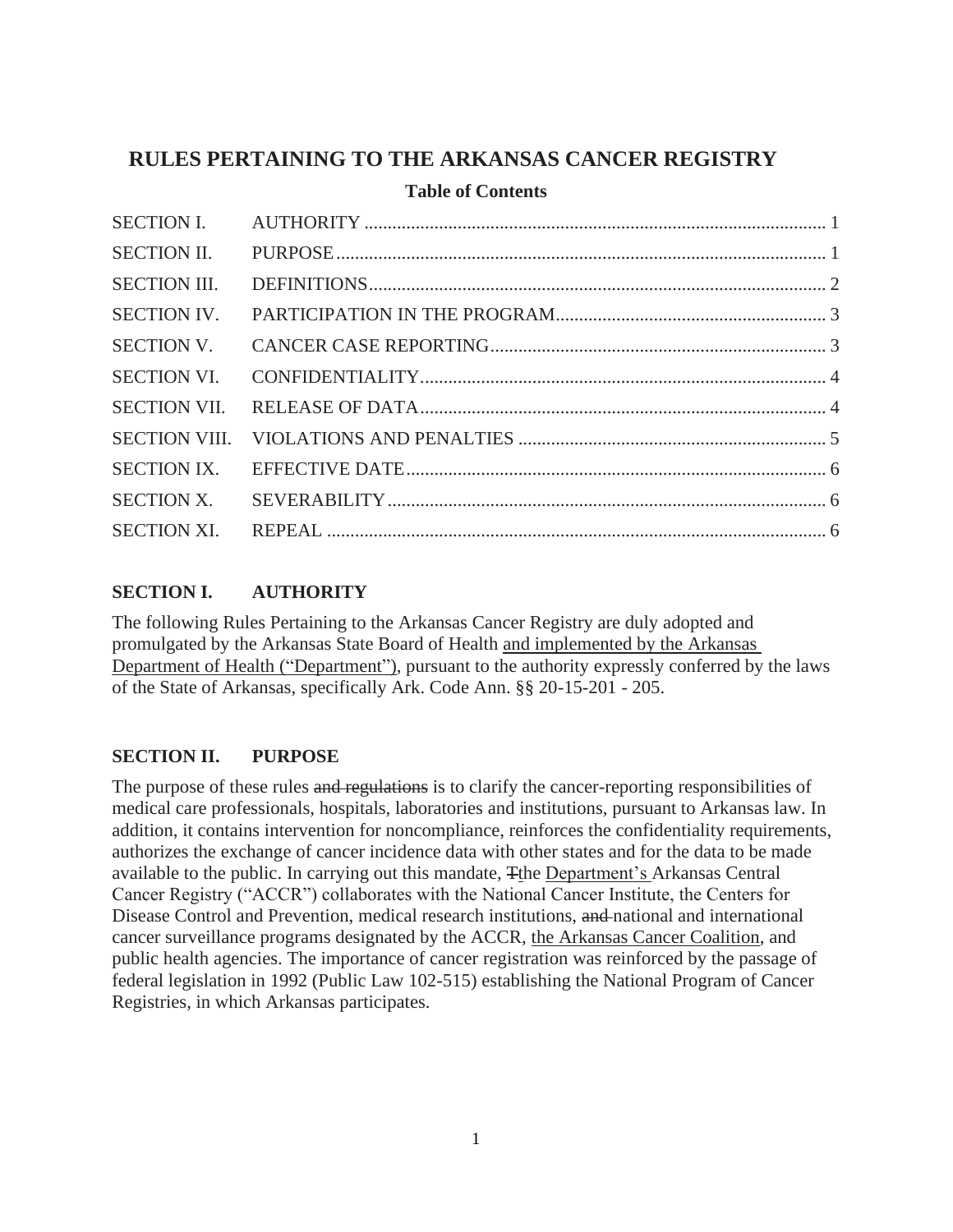#### **SECTION III. DEFINITIONS**

- A. "Arkansas Cancer Coalition (ACC)" means the statewide comprehensive cancer control partnership, which is a network of members and organizations that strive to provide an overview of cancer control in Arkansas, strengthen and sustain the cancer control partnership and support network, and direct goals and strategies in the Arkansas Cancer Plan.
- B. "Benign neoplasms" means a benign tumor that does not grow in an unlimited, aggressive manner and does not invade surrounding tissues and does not metastasize.
- C. "Borderline tumor" means a neoplasm with many histologic criteria of malignancy, but future behavior is uncertain.
- D. "Cancer" means cellular abnormalities with widely variable courses, some grow rapidly, others grow slowly, others stop growing completely and some regress.
- E. "Casefinding" means a systematic process of locating cases eligible for inclusion in the cancer registry to include but not limited to pathology reports and disease indices.
- F. "Casefinding Audit" means a systematic process of reviewing facility based documents and information to ensure that all eligible/reportable cancer cases were identified, abstracted and reported by facilities to the ACCR.
- G. "Hospital Reporting Manual" means the manual containing guidelines and requirements to assist hospital registries in reporting cancer cases to the Arkansas Central Cancer Registry. The Hospital Reporting Manual is attached hereto as Appendix A.
- H. "In Situ (in place) cancer" means a cancer that involves only the place in which it began and that has not spread, or invaded and may regress.
- I. "Invasive cancer" means a tumor that grows in an uncontrolled manner and invades surrounding tissues and is capable of metastasizing.
- J. "New Primary" means a very basic definition is a first time diagnosed cancer. Multiple Primary and Histology Coding Rules must be applied to determine a new primary.
- K. "Non-Hospital Reporting Manual" means the manual containing requirements and guidelines to assist non-hospital facilities in reporting cancer cases to the Arkansas Central Cancer Registry. The Non-Hospital Reporting Manual is attached hereto as Appendix.
- L. "Qualified researcher" means a researcher from a recognized institution, including without limitation an academic, state or federal government, or nonprofit nongovernmental institution, and who is adequately trained about conditions where names and identities of individuals are appropriately protected while conducting research for the purposes of cancer prevention, control, and treatment.
- A. "Re-Abstracting (Quality Assurance) Audit" means a systematic process of reviewing specific data items and codes, to help ensure quality and accurate coding is being submitted by facilities to the ACCR.
- B. "Registry" means the system for the reporting, collection, and analysis of cancer cases by the Arkansas Department of Health.
- C. "Reporting" means the notification furnished to the Arkansas Department of Health of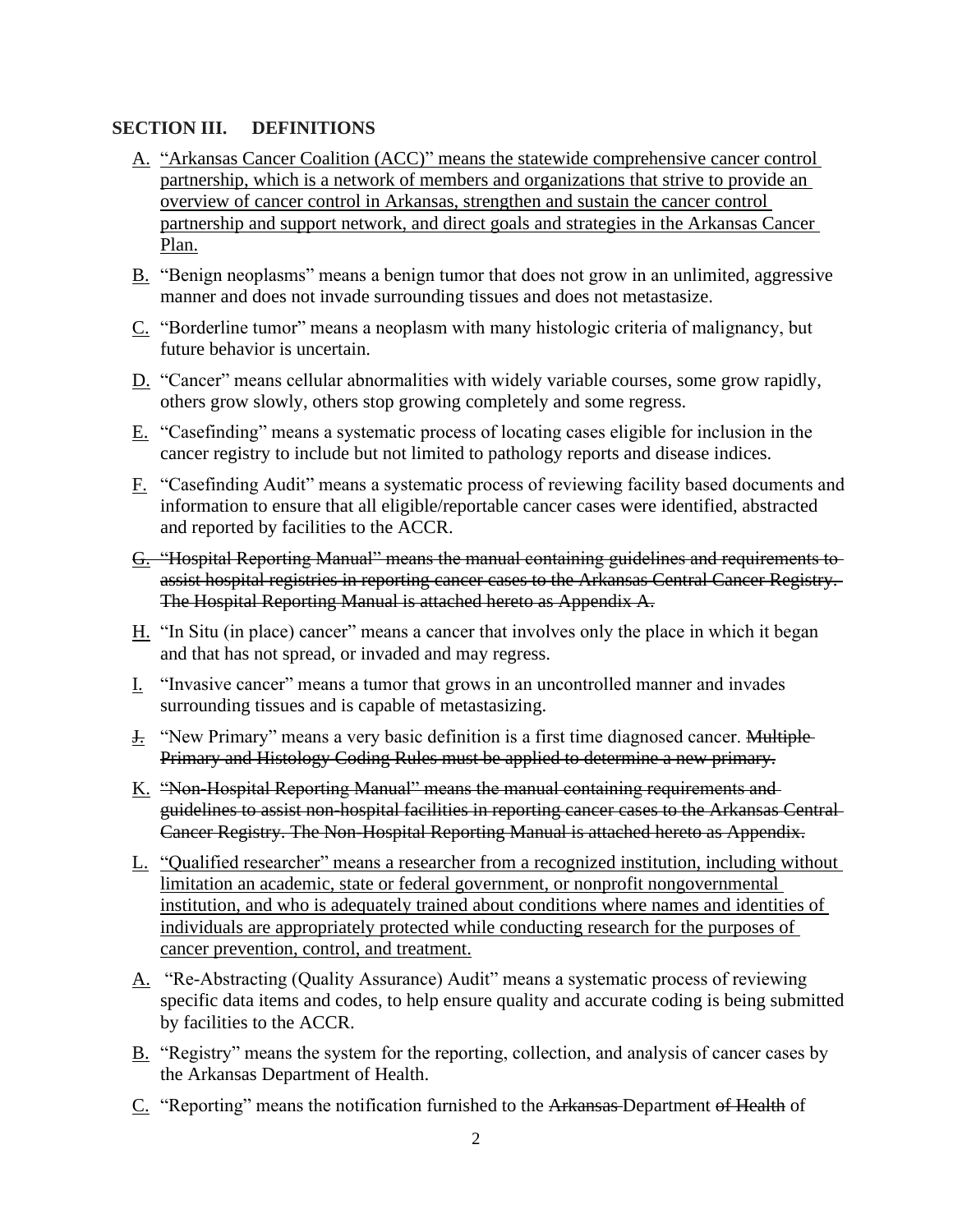cases of in situ or invasive neoplasms of the human body, not including squamous cell and basal cell carcinoma of the skin.

## **SECTION IV. PARTICIPATION IN THE PROGRAM**

A. All licensed health care facilities and providers including, but not limited to: hospitals, pathology laboratories, health care practitioners, radiation treatment facilities, specialty clinics (ex. e.g. dermatology, oncology, urology clinics, etc.), surgery centers/clinics, and dental offices shall participate in the program.

B. All participants shall designate specific staff member(s) to be responsible for reporting required cancer data and shall notify the ACCR of the name(s), title, work telephone number and e-mail address of the designated staff member(s).

# **SECTION V. CANCER CASE REPORTING**

A. Reportable Cancer Cases

1. Any newly diagnosed in-situ or invasive cancer or reportable benign and borderline conditions as specified defined by the ACCR. Hospital Manual (page 12) and Non- Hospital Reporting Manual (appendix F of the manual) is considered a reportable diagnosis. If a patient subsequently develops a new primary cancer, it shall be reported separately. In addition, health care facilities and providers shall furnish follow-up data on each cancer patient when requested.

B. Format for reporting

1. The format for reporting, the required eodes coding guidelines, and the standards for completeness and quality are specified defined in by the ACCR. Hospitaland Non-Hospital Reporting Manuals. Text is required for specified variables and shall be adequate to permit quality assurance evaluation of coding decisions.

C. Data Items to be reported

1. The standardized report of cancer shall include as a minimum those data items required by the ACCR. a list of which is maintained in the ACCR Hospital and Non-Hospital reporting manuals. The report of cancer shall include the listed demographic, diagnostic, and treatment data as defined by the **ACCR**. department.

D. Deadline for Reporting

1. Reporting shall occur no later than six months after the date of diagnosis of cancer and/or initial treatment of cancer.

E. Failure to Report

1. If a hospital, laboratory, facility or health care practitioner fails to provide the required information in the format or time specified by the ACCR or if the data are of unacceptable quality, personnel from the ACCR staff may enter the facility, or access the information electronically, to abstract the information.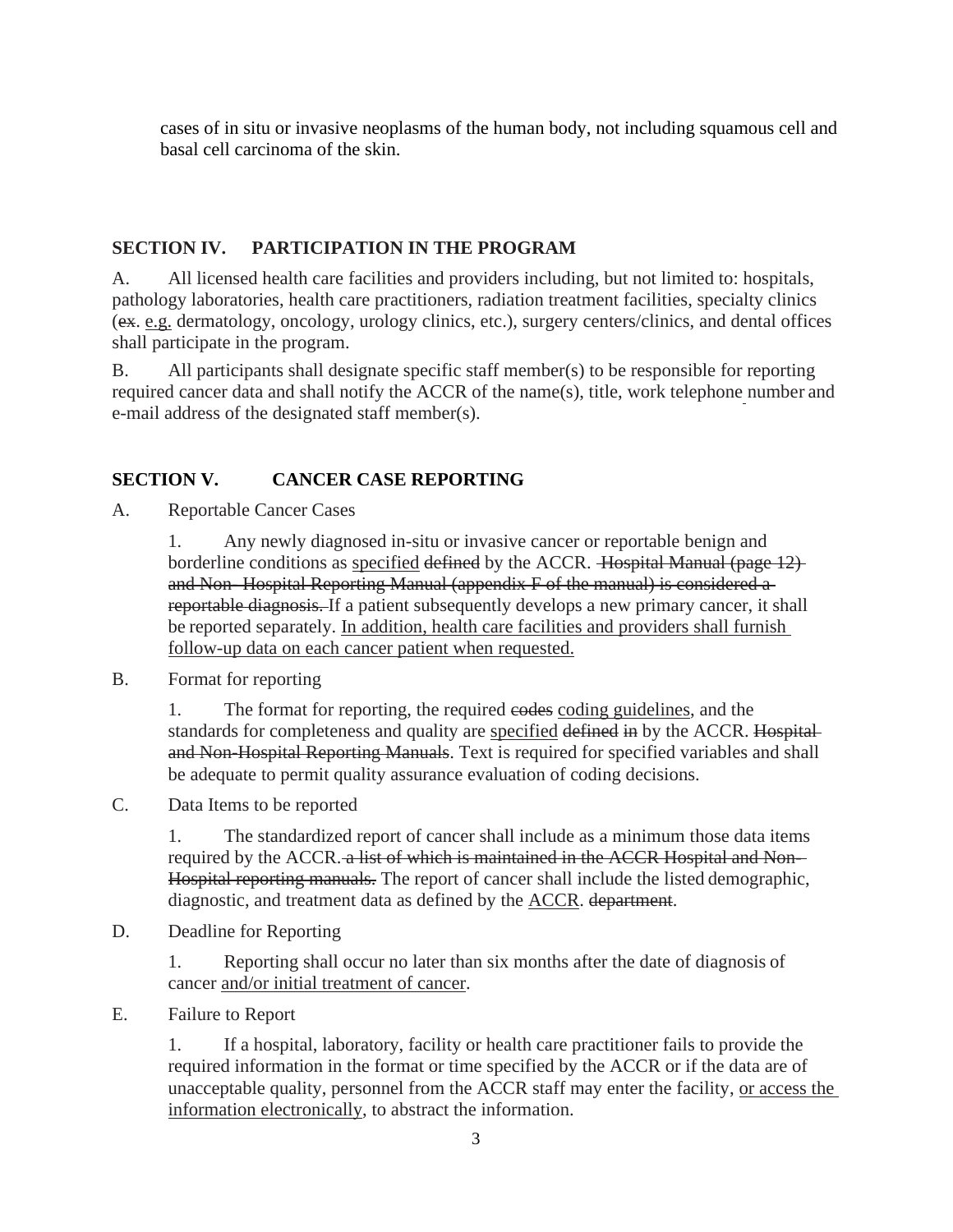#### F. Quality Assurance

1. Staff members from the ACCR shall perform periodic quality assurance activities on all reporting facilities. These activities shall include:

a. Casefinding to ensure that all reportable cancer cases have been accessioned; and

b. Reabstracting the records of cancer patients to ensure accurate and complete coding of all data.

2. Reporting facilities shall assist the ACCR staff by providing the necessary casefinding documents, medical records and office space for conducting quality assurance activities.

3. In order to improve the quality of the data, the ACCR or their appointees shall offer training to reporting facility personnel if deemed necessary.

# **SECTION VI. CONFIDENTIALITY**

A. All information reported to the ACCR shall be confidential and shall not be disclosed under any circumstances except:

1. To other state cancer registries or federal organizations with which the Deepartment has data sharing agreements that ensure confidentiality;

2. To Deepartment of health officials and its agents who are obligated to keep such information confidential; and

3. For Department-approved cancer research under specific conditions where names and identities of the individuals are appropriately protected, and when such research is conducted for the purpose of cancer prevention, control and treatment.

B. Protection of Patient Identifying Information Obtained by Special Studies and Other Research Studies.

1. All identifying information such as records of interviews, questionnaires, reports, statements, notes and memoranda that are procured or prepared by employees or agents of the Arkansas Central Cancer Registry shall be used solely for statistical, scientific and medical research purposes and shall be held strictly confidential by the ACCR. This applies also to identifying information procured by any other person, agency, or organization, including public or private colleges and universities acting jointly with the ACCR in connection with special cancer studies and health research investigations.

# **SECTION VII. RELEASE OF DATA**

A. Release of non-identifying information

1. To Federal Agencies: The ACCR is authorized to collaborate with the National Program of Cancer Registries (NPCR), the Centers for Disease Control and Prevention (CDC), and the National Cancer Institute (NCI) to provide cancer incidence statistics and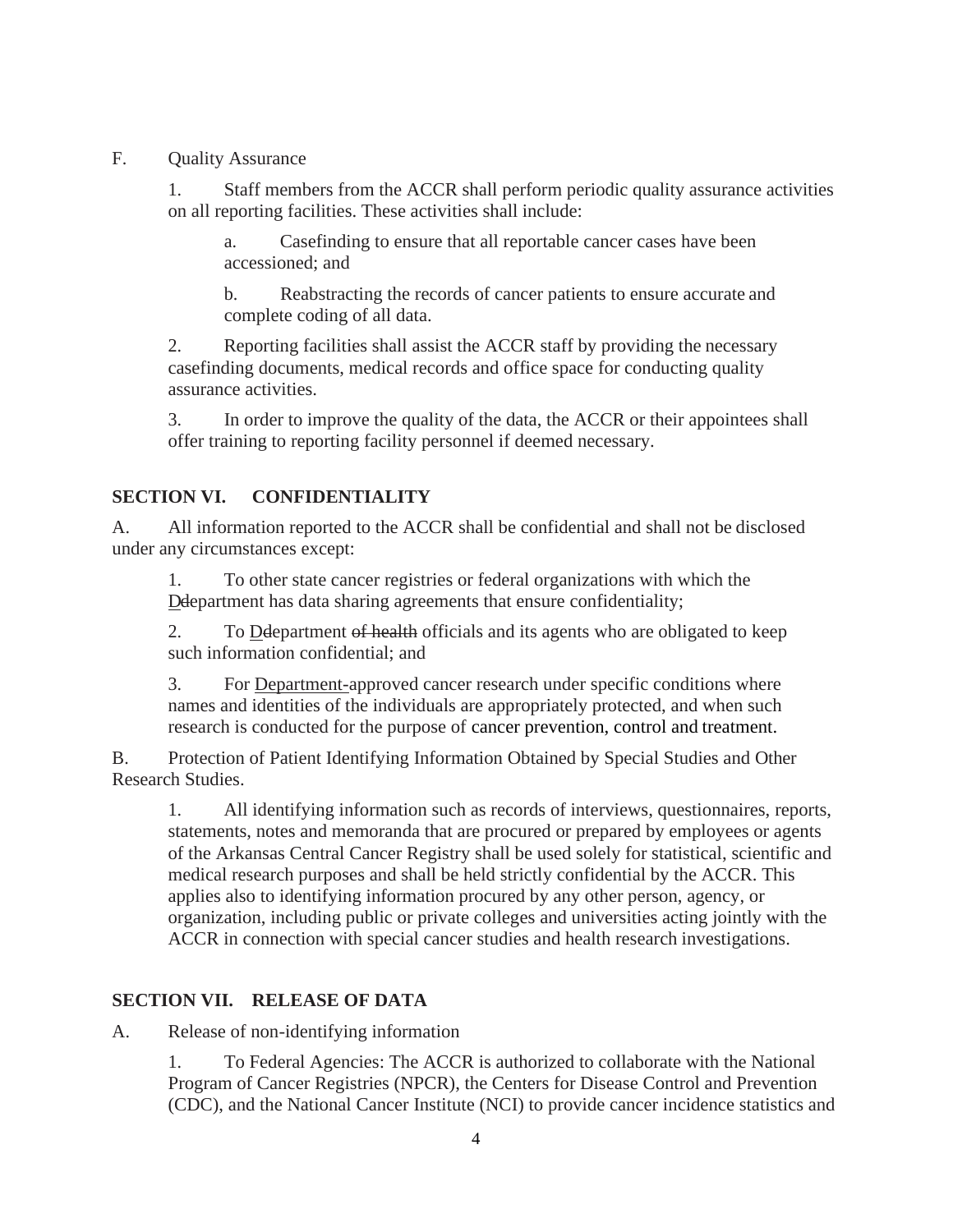participate in cancer studies.

2. To the Arkansas Department of Health: The ACCR shall work closely with the Arkansas Department of Health in investigating cancer-related issues and in evaluating programs. Because the ACCR data are an integral part of the Arkansas Department of Health cancer prevention and control programs, the use of registry data by public health officials shall be considered an in-house activity. Data required by the Arkansas Department of Health for responding to concerns expressed about threats to the public shall receive priority in determining the order of processing requests.

3. To the general public: Public reports published by the ACCR shall include aggregate, not patient identifying information or facility identifying information. Information that would potentially identify a cancer patient shall not be published.

4. To Others: The ACCR is authorized to collaborate with the North American Association of Central Cancer Registries (NAACCR) to provide cancer incidence statistics and participate in cancer studies.

5. To Qualified Cancer Researchers: The ACCR is authorized to collaborate with the Arkansas Cancer Coalition to provide cancer statistics and participate in cancer studies with qualified researchers.

B. Release of identifying information

1. Identifying information collected from any hospital, laboratory, facility or health care practitioner may be released to qualified persons for the purposes of cancer prevention, control and research, provided that each request for identifying informationfollows the established procedure outlined in the ACCR Policies and Procedures Manual and receives prior approval as approved by the Deepartment and the Board of Health.

2. Data linkages with ACCR files shall be performed only by the ACCR staff, and the Registry may require the removal of identifiers to protect the identity of cases. The actual costs of the data linkage shall be borne by the qualified researcher.

C. Interstate Exchange of Data

1. Because cancer patients may be diagnosed or receive treatment in another state, the ACCR is authorized to sign agreements with other states to acquire cancer data concerning Arkansas residents and, in return, to provide those states with data relating to their residents. Each signatory state shall agree in writing to keep all patient data confidential and privileged as defined in the contract for data exchange.  $\frac{1}{2}$  a copy of which is included in the ACCR Policies and Procedures Manual.

# **SECTION VIII. VIOLATIONS AND PENALTIES**

Every firm, person, or corporation who violates this rule may be assessed a civil penalty by the Bboard of Health. The penalty shall not exceed one thousand dollars (\$1,000) for each violation. Each day of a continuing violation may be deemed a separate violation for purposes of penalty assessments. However, no single fine levied by the Board shall exceed ten thousand dollars (\$10,000).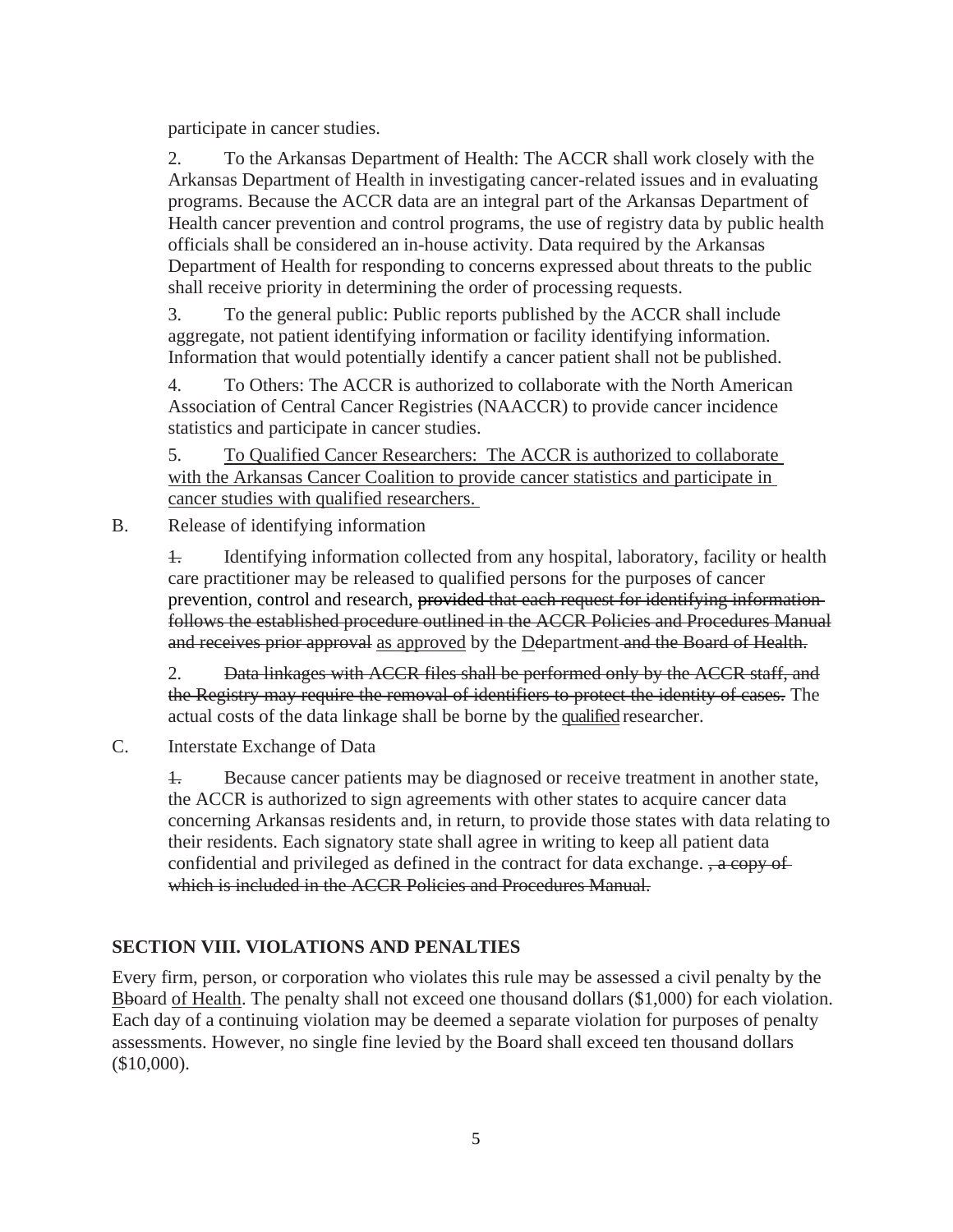#### **SECTION IX. EFFECTIVE DATE**

The initial effective date of a version of these Rules and Regulations shall be was March 1, 2012. Any further revisions to these Rules will be effective upon compliance with the Administrative Procedure Act and only after legislative approval.

## **SECTION X. SEVERABILITY**

If any provision of these Rules and Regulations, or the application thereof to any person or circumstances is held invalid, such invalidity shall not affect other provisions or applications of these Rules and Regulations which can give effect without the invalid provisions or applications, and to this end the provisions hereto are declared to be severable.

#### **SECTION XI. REPEAL**

All Rules Regulations and parts of Rules Regulations in conflict herewith are hereby repealed.

## **CERTIFICATION**

This is to certify that the foregoing Rules Pertaining to the Arkansas Cancer Registry were adopted by the Arkansas State Board of Health at a regular meeting of the Board held in Little Rock, Arkansas on January 23, 2020.

> José R. Romero, MD, FAAP, FIDSA, FPIDS, FAAAS Secretary of Health Arkansas Board of Health

\_\_\_\_\_\_\_\_\_\_\_\_\_\_\_\_\_\_\_\_\_\_\_\_\_\_\_\_\_\_\_\_\_\_\_\_\_